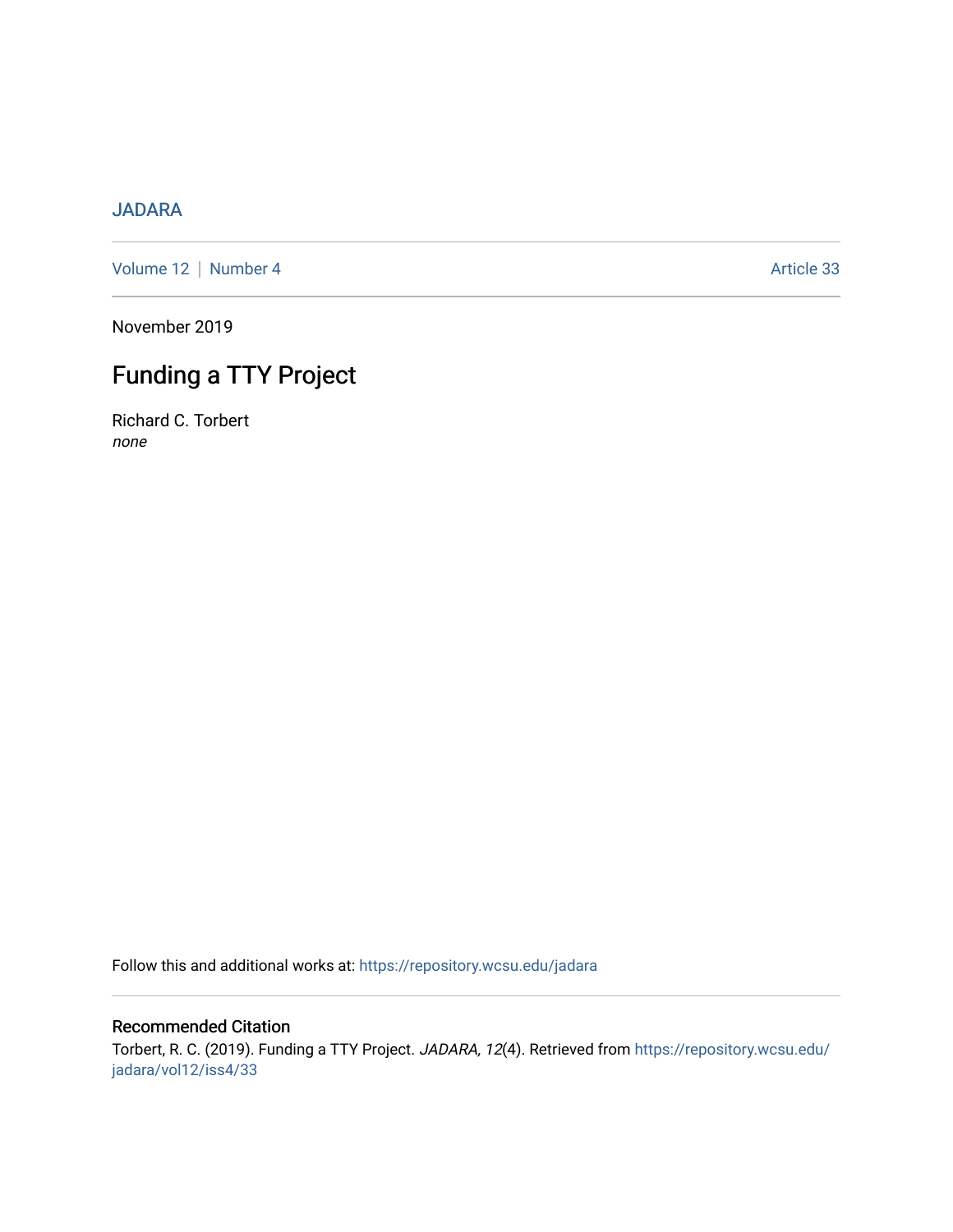## FUNDING A TTY PROJECT

#### Richard C. Torbert

The funding of the Philadelphia project in telecommunications has been a complex task. It was finally achieved because after many months and years, it successfully drew on several separate resources to meet the fun damental requirements set by the funding agency, the George W. Nevil Trust, which is administrered by Girard Bank, the Trustee, and guided by the Nevil Trust Advisory Com mittee.

The first question put by the Trust was focused on the degree of need. Who needs what and for what purpose? In some cases, such understanding already exists, borrowed from another city, perhaps. Here it was not, and you have already heard today how it was developed by survey of the deaf community.

Having established the need we passed to the program, the idea. Did it have a valid con cept? What are the goals? What are the objec tives? The goals are the changes you are going to make in the community. The objectives are the actions that are going to help you reach those goals. In too many instances, one fails to see the fundraiser develop an analysis projec ting the kind of service he's actually going to deliver to the kind of person he's actually go ing to serve. The simple matter of the numbers of the persons being served, the staff you're going to need, the qualifications of that staff, the nature of the clients, the nature of the ser vices and the projection of this data from month-to-month and year-to-year is something that too many people take for granted. Failing to analyze it for themselves, they are unable to persuade anyone else that it's worth supporting.

The organization itself is a third major aspect of the fund-raising venture. Does one already exist? Is there more than one that should be involved? Must a new organization be created? In the case of the Philadelphia TTY project, three organizations were involved which already existed. A fourth was created. It is usually an expensive proposition to create a new organization. In starting the Radio Infor mation Center for the Blind, which preceded this project by a couple of years, it was neces sary for the Nevil Trust to create a wholly new organization. We couldn't build on other strengths. This always renders a serious question as to how you can sustain the new organization after it is created.

Is the organization professionally qualified to do the job and is it financially capable? Is its board responsible and committed to the pro ject? (In the case of the Nevil Trust, we have typically asked the Chairman of the Board to make that commitment in a court hearing, with all the legal ramifications that process entails.) Above all, is the organization's self-interest served by the program? Without such a benefit to the organization in terms of enhancing its capacity to raise money, its ability to perform a service better, its prestige; if you don't have such features, you probably don'thave a perma nent program.

A fourth element of a new program's appeal to the prospective funder is its community ac ceptance. How involved is the client constitu ency in the program, or on the organization's board? The growth of this involvement has been a slow and painful process in Philadelphia as

1